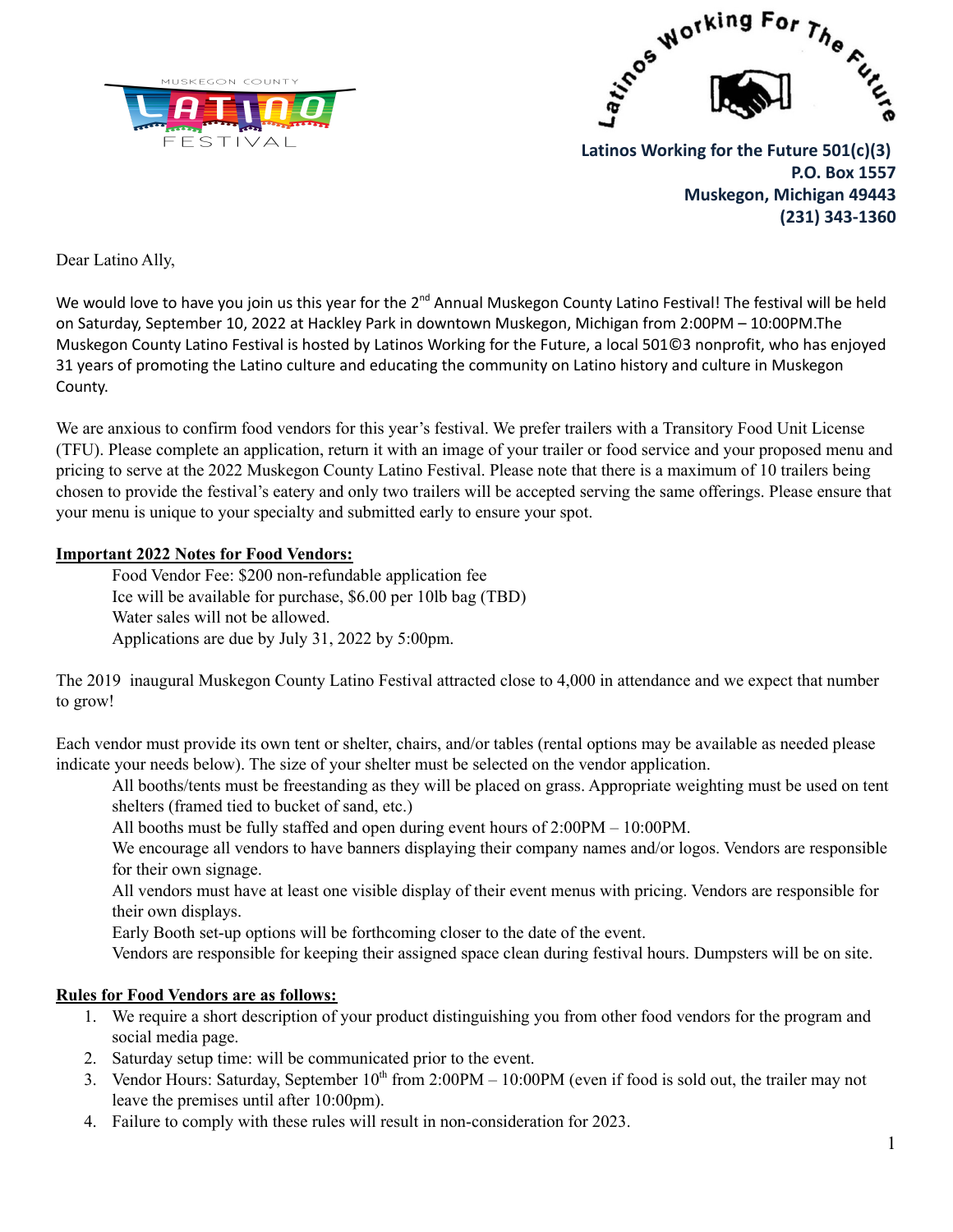



**(231) 343-1360**

**Food Vendor Application**

A \$200 payment is required and due by July 31, 2022 by 5:00pm. Please make checks payable to *Latinos Working for the Future.* Please keep a copy for your records.

|  | 1. Concession Wagon requesting space<br>2. Food vendor requesting open space<br>3. Electricity<br>a. I need 110 volts 220 volts<br>4. Health Department License | a. Vendor Food Spaces start at 10 feet x 10 feet. Number of spaces needed:<br>b. I need Muskegon County Latino Festival to directly wire electricity for me. Yes or No<br>a. 2042 State Transitory Food Unit (STFU) County ________________________License |  |
|--|-----------------------------------------------------------------------------------------------------------------------------------------------------------------|------------------------------------------------------------------------------------------------------------------------------------------------------------------------------------------------------------------------------------------------------------|--|
|  | 5. Tax License: Commercial Vendor: Yes or No<br>b. Tax Exempt: Yes or No<br>c. If Tax Exempt are you Registered with the Attorney General: Yes or No            |                                                                                                                                                                                                                                                            |  |